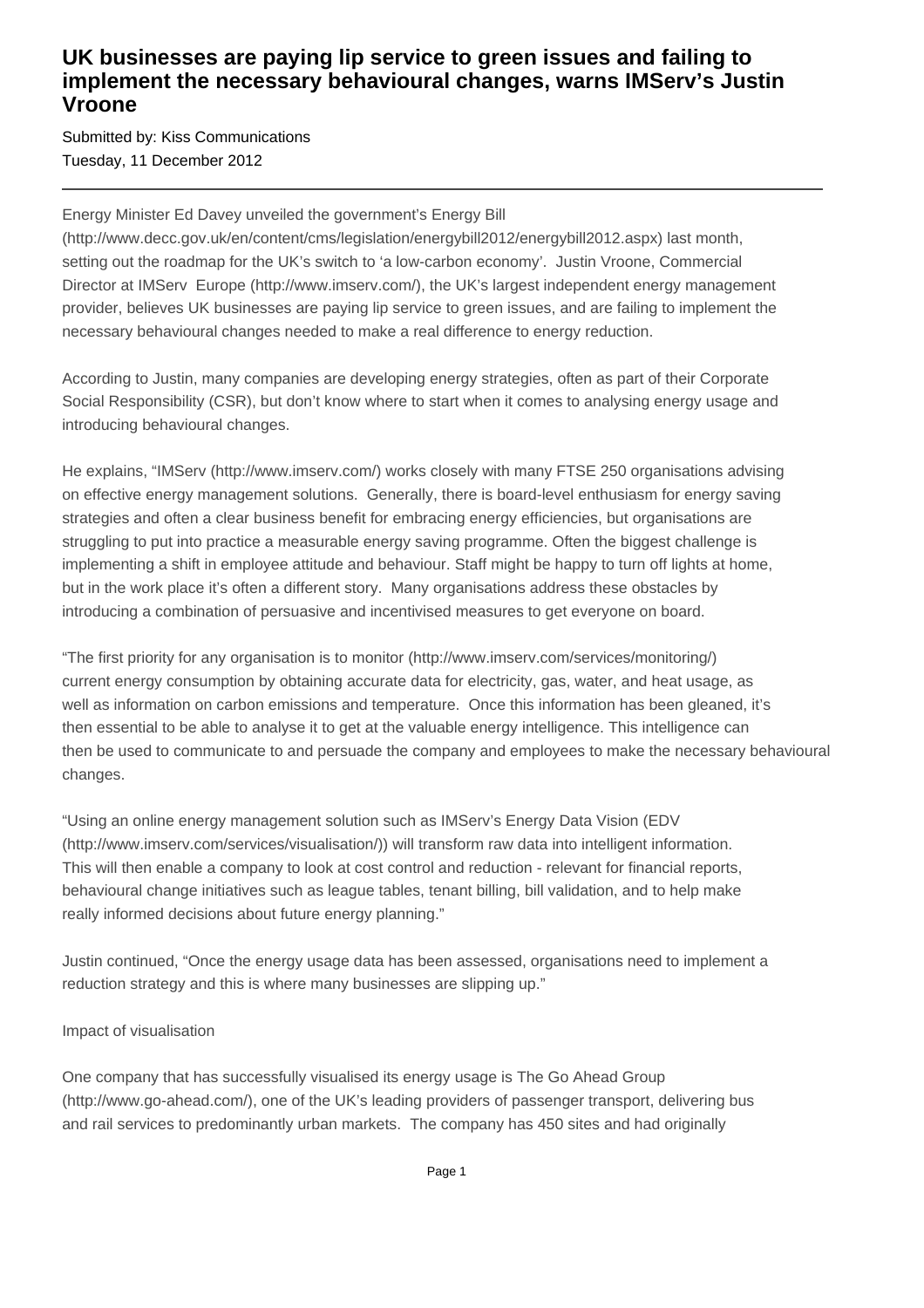registered 40 of these in the half hourly market whereby energy usage is recorded automatically every half hour. The only form of visibility on this energy usage that The Go Ahead Group received was pages and pages of raw data on spreadsheets.

Now with the help of IMServ, The Go Ahead Group receives accurate energy information with added intelligence through EDV, an easy to use and secure web based tool. Energy consumption from all the registered half hourly sites can now be viewed through one window, eliminating the need to plough through the pages of data.

#### Regulatory compliance

Legislative drivers are dominating energy strategies making regulatory compliance unavoidable for carbon and energy compliance reporting, for demonstrating CSR credentials and, in some cases, engaging stakeholders.

The government is predicting that demand for power is expected to rise by 30 to 100 percent by 2050, by which time the UK, in accordance with undertakings already given, will need to have reduced its greenhouse gas emissions by 80 percent.

It also believes a 10% reduction in electricity demand could save £4bn by 2030. The government proposals to reduce electricity demand include financial incentives for consumers and businesses alike. For example, organisations could be paid for each kilowatt-hour they save as a result of taking energy-reduction measures, such as low-energy lighting. Businesses and householders could be given discounts and incentives to replace old equipment with more energy-efficient versions.

Justin concluded, "Companies are increasingly making significant investment in energy but are failing to ask the most critical and fundamental question; are you getting the Energy Intelligence that you need or require to make the right and best investment decisions?"

---ends---

Editor's Notes:

### About Justin Vroone

Justin Vroone is the Commercial Director at IMServ. He has worked in the energy sector for over 17 years in areas such as gas, oil and energy saving solutions and is considered to be an expert in the energy sector.

During his time at IMServ he has been responsible for the business development and the winning of a number of high profile key accounts. Justin has also been instrumental in developing IMServ's Energy Data Vision (EDV), a portal that gives management visibility on energy consumption and spend.

About IMServ (www.imserv.com)

IMServ Europe Ltd is the UK's largest independent energy data management provider. The company offers